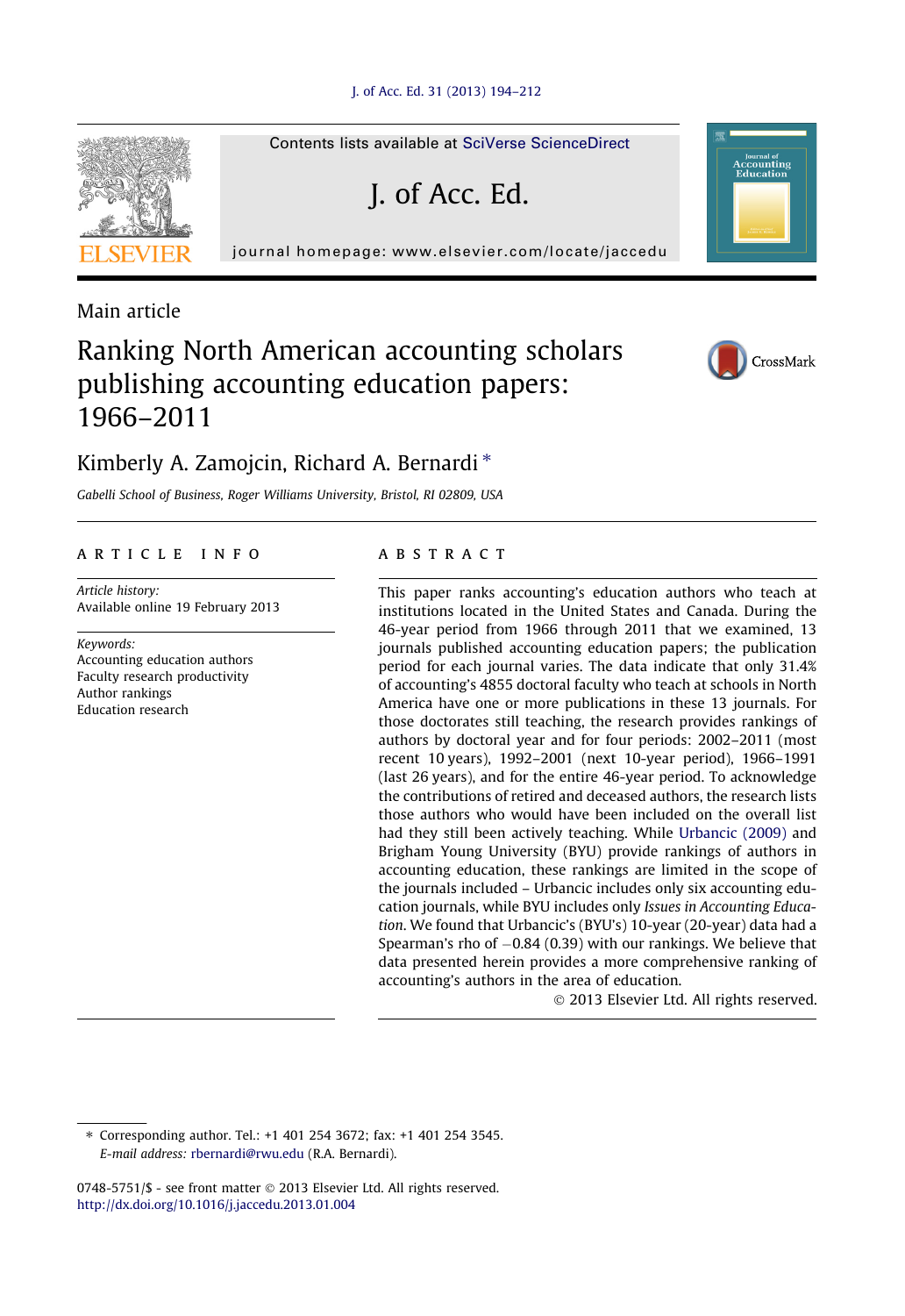#### 1. Introduction

[Myers, Shields, Summers, and Wood \(in press\)](#page--1-0) note that the correlation between general rankings that use a variety of well-known journals and education rankings using Issues in Accounting Education is very low, which implies the need to consider education rankings in accounting as a distinct area. While [Urbancic \(2009\)](#page--1-0) ranked accounting education authors using six accounting education journals, [Pickerd, Stephens, Summers, and Wood \(2011\)](#page--1-0) ranked accounting authors in: accounting information systems, auditing, financial accounting, managerial accounting, and tax accounting areas using 11 Top-40 accounting journals. Even though [Pickerd et al.'s \(2011\)](#page--1-0) ranking of top accounting researchers by topical area was published in Issues in Accounting Education, no accounting education journals were included in their analysis of faculty research productivity, and education was not one of the topical areas they examined. [Myers et al. \(in press\)](#page--1-0) acknowledge that because their research, which uses BYU's data, is limited to authors in *Issues in Accounting Education*, their results may be biased. [Urbancic](#page--1-0) [\(2009\)](#page--1-0) examined faculty publications, over the 10-year period 1998–2007, in six accounting education journals: Accounting Education: An International Journal, the Accounting Educators' Journal, Advances in Accounting Education, Global Perspectives in Accounting Education, Issues in Accounting Education, and the Journal of Accounting Education.

This paper examines the six journals used by Urbancic in addition to seven other journals publishing papers in accounting education: the International Journal of Accounting Education and Research; Accounting Education: A Journal of Theory, Practice and Research; The Accounting Review; Accounting Perspectives; AIS Educator Journal; the IMA Educational Case Journal; and, the Journal of Accounting Case Research. We examine faculty publications over a 46-year period (1966–2011, inclusive) by providing rankings for the two most recent 10-year periods (2002–2011 and 1992–2001), for the first 26 years (1966–1991), and for the entire 46-year period (1966–2011). In addition to ranking the top-50 education authors in each of these four time periods, we provide a ranking of the 10 most productive education authors for each doctoral class (pre-1970, 1970–2007, and post-2007).<sup>1</sup>

#### 2. Literature review

#### 2.1. Overview

In accounting research, articles have examined the productivity of individual authors ([Chan, Chen,](#page--1-0) [& Cheng, 2007; Bernardi & Bean, 2010; Urbancic, 2009; Hasselback, Reinstein, & Abdolmohammadi,](#page--1-0) [2012; Campbell & Morgan, 1987](#page--1-0)). Research has also examined authors of accounting articles in specific journals ([Meyer & Rigsby, 2001; Wilson, 2002; Otchere, 2003; Meyer, Rigsby, & Lowe, 2005\)](#page--1-0) and their productivity in specific research areas ([Bernardi & Bean, 2010; Wilson, Ravenscroft, Rebele,](#page--1-0) [& St. Pierre, 2008; Urbancic, 2009; Cho & Patten, 2010; Pickerd et al., 2011\)](#page--1-0).

#### 2.2. Author rankings

Several articles have provided comprehensive rankings of productivity and authors in various areas of accounting research including research by: [Hasselback, Reinstein, and Schwan \(2000, 2003\),](#page--1-0) [Hasselback et al. \(2012\), Bernardi \(2005\), and Bernardi and Bean \(2010\).](#page--1-0) These articles provide comprehensive rankings for accounting researchers based on their publications in various journals. However, none of these rankings provide insight in the level of contribution to the field of accounting education.

While [Urbancic \(2009\)](#page--1-0) ranked accounting professors publishing in accounting education journals, his rankings included only six such journals, and data from a single 10-year period, 1998–2007; in

<sup>&</sup>lt;sup>1</sup> We define most productive authors as the top-10 graduates by full-credit publications, which were ranked by coauthoradjusted credit whenever ties occur, in each doctoral-graduation-year group. However, when compared to an average of 42 authors in the 1970–2007 year groups, the 1962–1969 (2008–2011) year groups have an average of approximately two (six) authors. Consequently, we combined these doctoral years into two groups (pre-1970 and post-2007) and provide the top authors for each of these two groups.